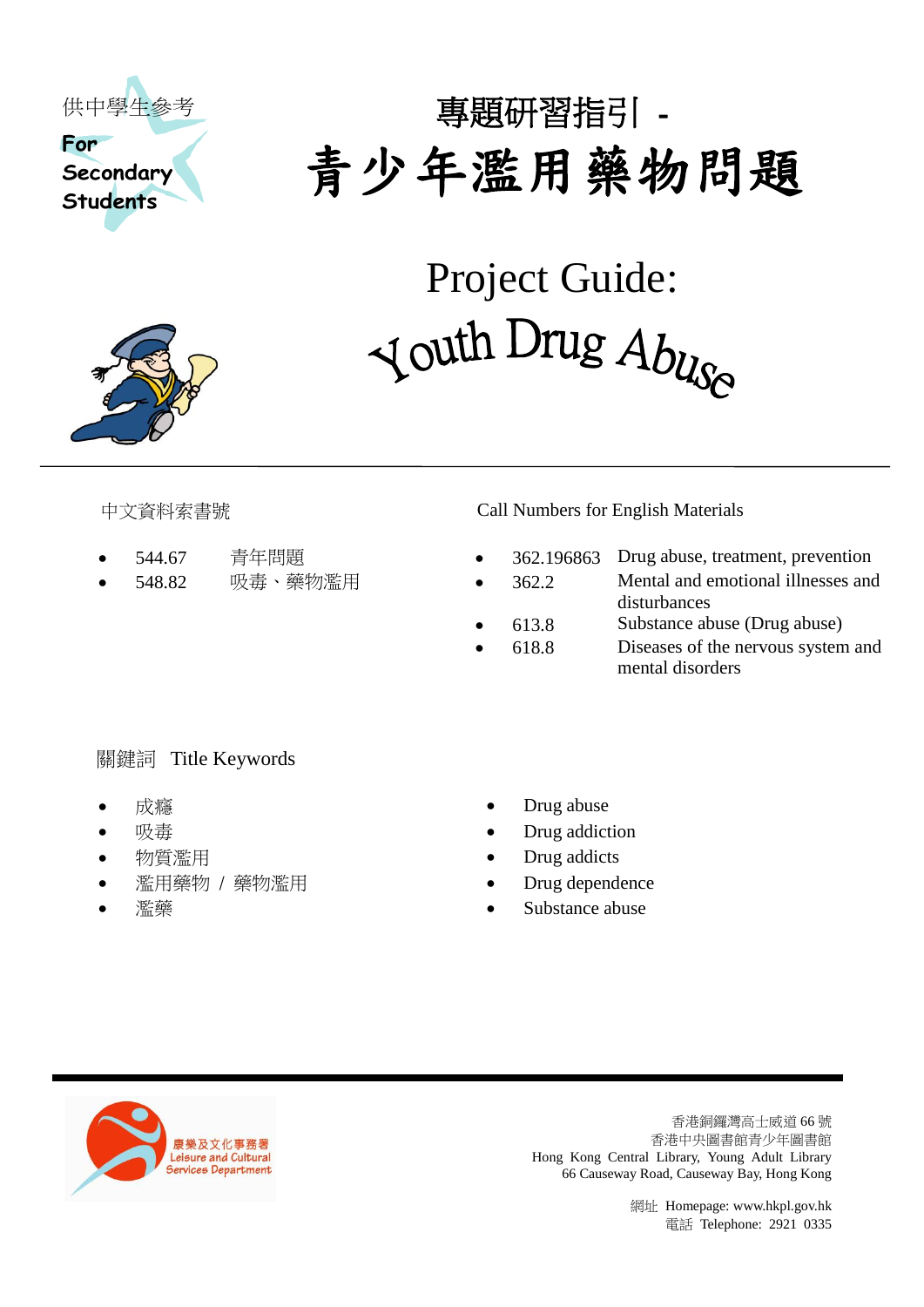# **1.** 書籍 **Books**

例子 Examples :

| 名稱<br>Title                                                                                                                                                                 | 索書號<br>Call No.      | 位置<br>Location |
|-----------------------------------------------------------------------------------------------------------------------------------------------------------------------------|----------------------|----------------|
| 青少年濫藥 : 成因、評估與治療<br>蘇子強 著<br>香港: 基督教文藝出版社有限公司, 2011.                                                                                                                        | 548.82<br>4411       | YAL            |
| Breakazine! 004, 十面埋毒<br>梁柏堅 主編<br>香港 : 突破出版社, 2009.                                                                                                                        | 524.4<br>1740        | YAL.           |
| Substance misuse : the implications of research, policy and practice.<br>London; Philadelphia: Jessica Kingsley Publishers, 2010.                                           | 362.29<br><b>SUB</b> | ALE            |
| WU, Jackie<br>The youth drug abuse problem in Hong Kong = 香港青少年吸毒問<br>顥<br>[Hong Kong]: Research and Library Services Division, Legislative<br>Council Secretariat, [2009]. | 362.196863<br>WUJ    | <b>GEN</b>     |

# **2.** 電子書 **eBooks**

例子 Examples :

| 預防控制毒品與愛滋病教育讀本<br>李雲昭、李錦昆、朵林 主編<br>昆明 : 雲南大學出版社, 2009.                                                                      | 方正 Apabi<br>中文電子書              |
|-----------------------------------------------------------------------------------------------------------------------------|--------------------------------|
| 學校預防黃賭毒侵害與教育活動<br>學校管理工作指導小組 編<br>沈陽 : 遼海出版社, 2011.                                                                         | 方正 Apabi<br>中文電子書              |
| GASPER, Joseph M.<br>Drug use and delinquency: causes of dropping out of high school?<br>LFB Scholarly Publishing LLC, 2011 | ebrary<br>Academic<br>complete |
| Understanding the demand for illegal drugs.<br>National Academies Press, 2010.                                              | ebrary<br>Academic<br>complete |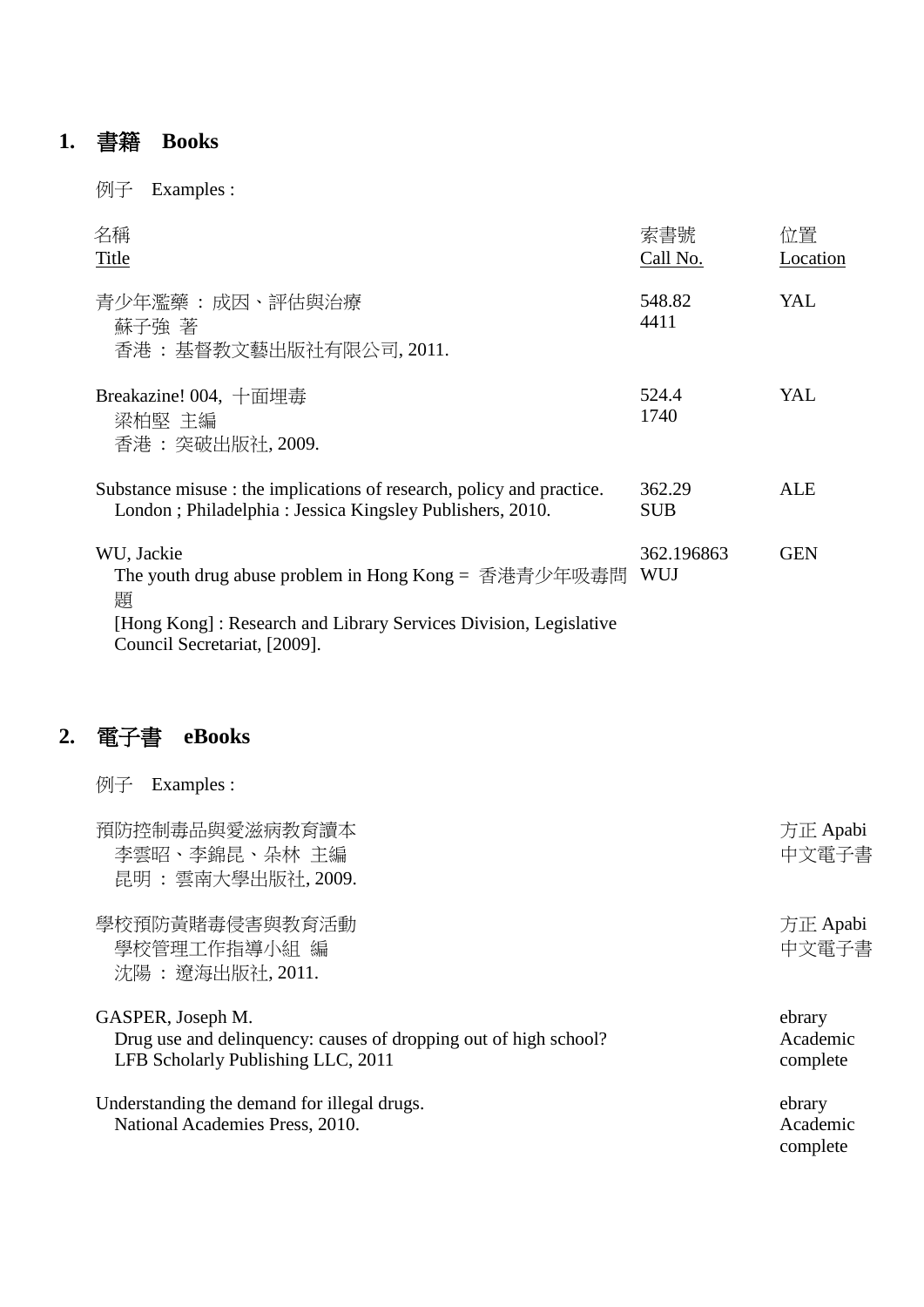#### **3.** 多媒體資料 **Multi-Media Materials**

#### 例子 Examples :

| 傑青禁毒電影「五樓」 [錄影資料]   | 548.82   | <b>MMIS</b> |
|---------------------|----------|-------------|
| [香港]:傑出青年協會, [2012] | 2545     |             |
|                     | DVD44774 |             |

香港青少年從生涯規劃中建立目標 [錄音資料] 香港 : 康樂及文化事務署香港公共圖書館, 2013 MMIS

# **4.** 剪報 **Newspaper Clippings**(慧科電子剪報 **Wisenews**)

- 例子 Examples :
	- "大麻會降低青少年智商" 2014-09-14, 經濟日報, P08, 新知
	- "吸毒問題 預防勝治療" 2014-08-13, 澳門日報, A03, 澳聞, 遠離毒害
	- "鼓吹毒品合法化比毒品更有害" 2014-11-07, 濟南日報, A15, 視點

### **5.** 電子資料庫 **e-Databases**

#### 資料庫: 中國期刊全文數據庫

例子:

"未成年人毒品犯罪的現狀、原因、對策分析及相關審理疑難問題探討 — 以 2010—2013 年上海未成年人毒品犯罪為例" 上海公安高等專科學校學報, Journal of Shanghai Police College, 2014 年 05 期

"青少年吸毒行為形成過程分析" 華東理工大學, 2013 年 06 期

"青少年吸毒的家庭因素分析與家庭治療研究" 蘇州大學, 2014 年 10 期